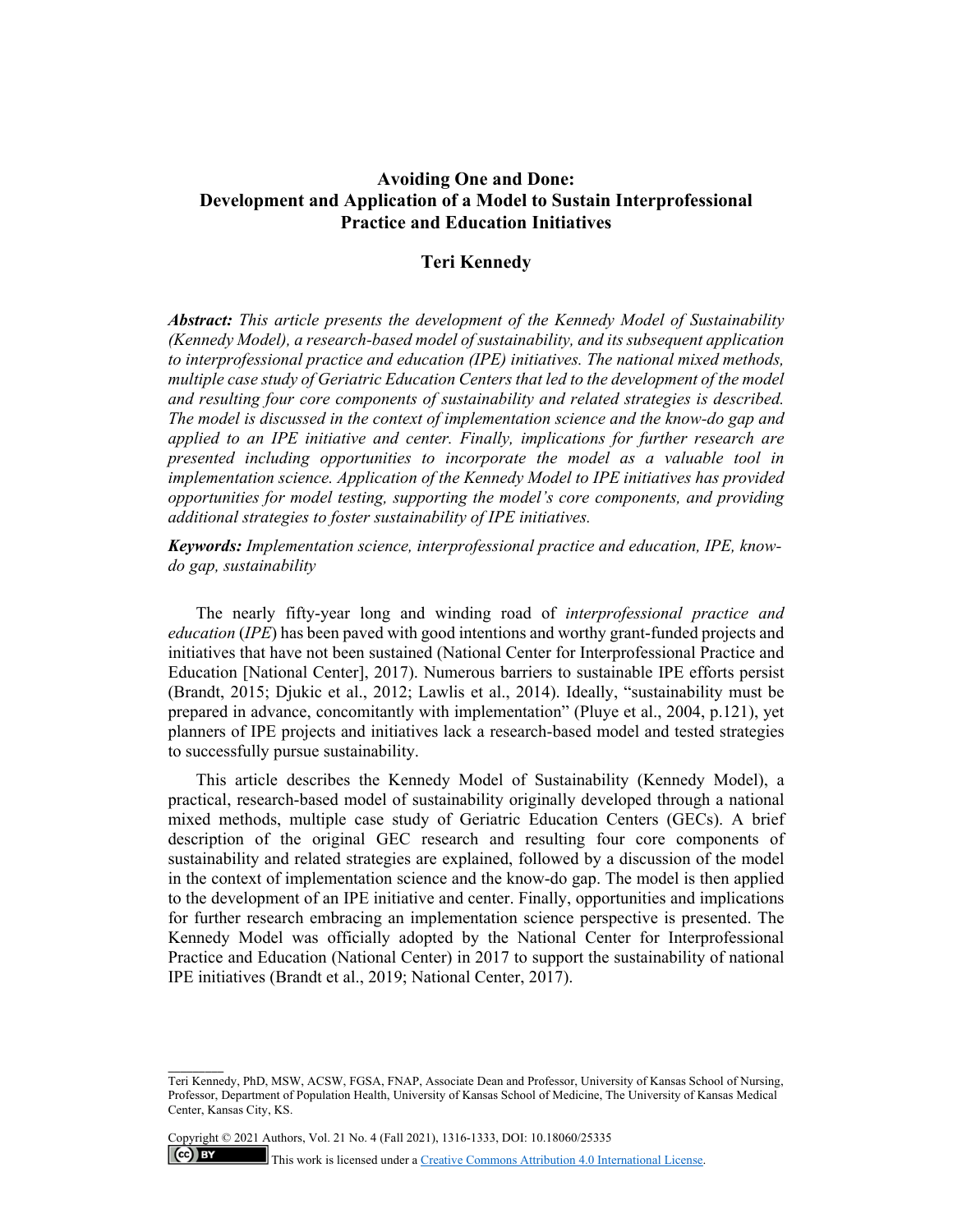## **Background**

The Kennedy Model of Sustainability had its origins in a doctoral dissertation exploring Geriatric Education Centers (GECs) and their pursuit of sustainability (Kennedy, 2008), and was later published as a book (Kennedy, 2009). GECs were established to promote and deliver interdisciplinary geriatric education and training for more than 35 health profession disciplines including social work, nursing, pharmacy, medicine, and dentistry (Kennedy, 2008), and charged with the goal of becoming self-sustaining beyond the initial period of funding. The Health Resources and Services Administration (HRSA), which funded the national initiative, required grantees to provide a plan for sustainability. This requirement was notably unique among federally funded programs of the time.

The goal of sustainability was to maintain the structure and activities of GECs beyond the period of HRSA funding. Despite this charge, there was no established model for GECs to successfully plan for sustainability. Further, health professions education did not prepare GEC faculty for the entrepreneurial activities that might facilitate sustainability (L. Phillips, personal communication, June 16, 2004). Directors of new GECs sought guidance through mentoring with directors of more experienced centers (Kennedy, 2008), yet those directors similarly lacked a research-based model of sustainability to guide their efforts.

A national mixed methods, multiple case study of GECs sought to define and explore the concept of *sustainability* and examine GECs' pursuit of sustainability over time (Kennedy, 2008). After obtaining human subjects' approval from the doctoral-granting university and assuring compliance with standards for informed consent, structured interviews were conducted to explore the definition and concept of sustainability with 13 administrators, business and fiscal officers, faculty, and advisory board members of seven publicly funded GEC sites across three regions. Interviews included leadership representing two national GEC organizations: the National Association of Geriatric Education Centers (NAGEC) and the National Association of Geriatric Education (NAGE). In addition to interviews, GECs' pursuit of sustainability was explored through on-site observations; in-depth document analysis of publicly available uniform HRSA longitudinal and fiscal data, and related programmatic reports, and financial analysis of changes in GEC administrative structure, managerial capacity, and revenue streams.

 A multiple case study approach facilitated concentration on sustainability as a specific condition and identification of interactive processes essential to the success or failure of an initiative (Bell, 1999). Grounded theory, utilizing both qualitative and quantitative data, fostered examination of a phenomenon about which little was known at the time and generated data-grounded results (Tie et al., 2019). This deductive process facilitated a thematic content analysis of the topic of sustainability informed by open and axial coding techniques to move from concept to categories (Strauss & Corbin, 1998).

 The content analysis resulted in the identification of a sustainability model containing four core components and related strategies. The components included maintenance of mission and activities, institutionalization of organizational infrastructure, community visibility, and strategic response to change. Each component is defined below and presented along with related strategies to foster sustainability. The model is then considered in relation to implementation science and the know-do gap.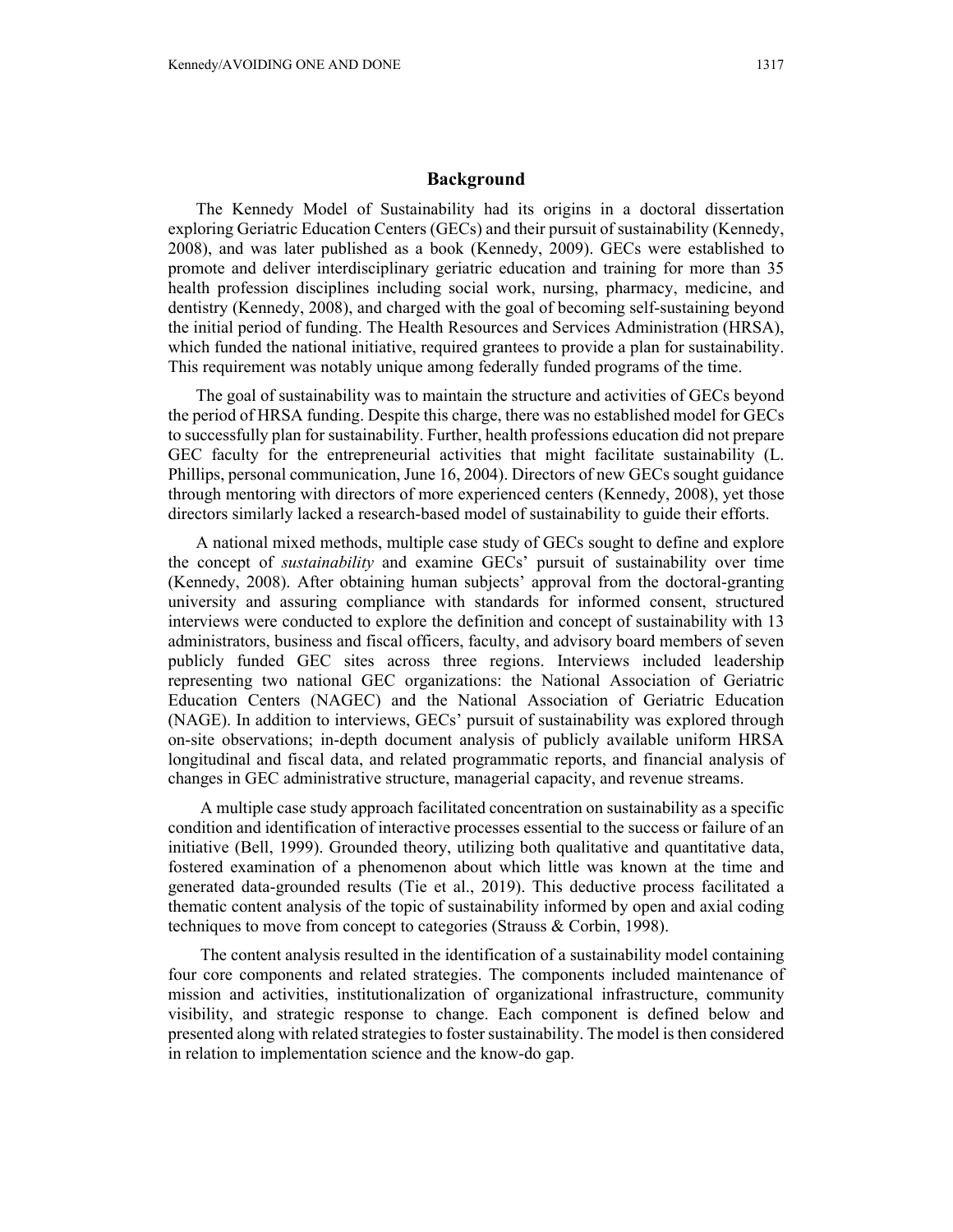## **Kennedy Model of Sustainability**

### **Four Components and Related Strategies to Foster Sustainability**

Each of the four components of sustainability resulting from the study of GECs is defined in Figure 1. Importantly, sustainability is not just about a stable funding base, but involves a comprehensive approach that creates a culture, structure, network, and environment to support sustainability of initiatives.



Figure 1. *Kennedy Model of Sustainability* 



It is essential to think of the four components of the Kennedy Model not as isolated parts but as a suite of interrelated, multiple paths toward sustainability. Additionally, the study of GECs identified specific strategies related to each component designed to foster sustainability of geriatric education initiatives (see Table 1).

Each core component and related strategies will be briefly summarized, with specific examples derived from the study of GECs. The relevance of each of the four core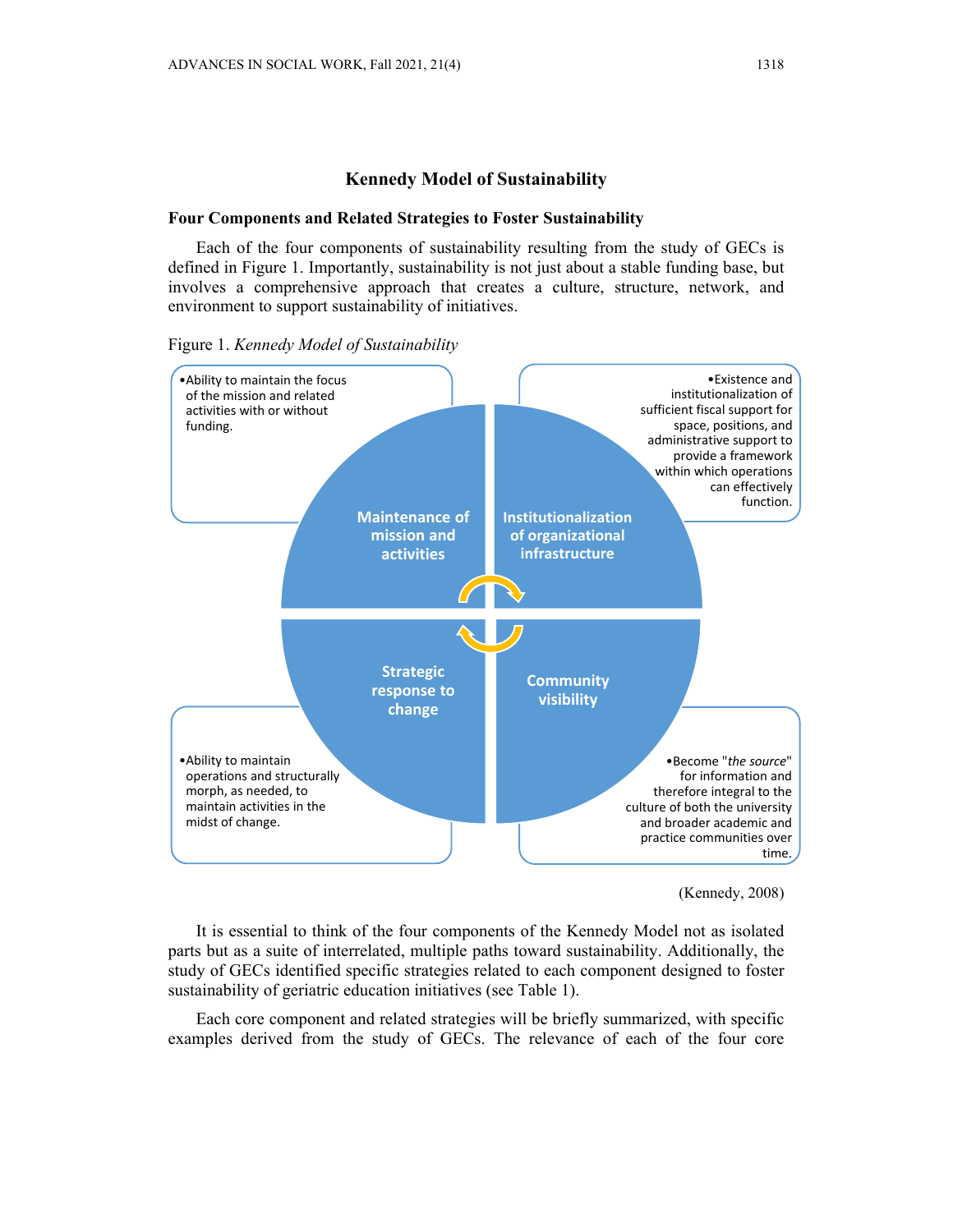components and related strategies to interprofessional practice and education (IPE) initiatives can begin to be understood by substituting *interprofessional* or *IPE* with references to geriatric education in the original model. To facilitate this transition in thinking, specific references to geriatrics are removed. Instead, the following descriptions will focus generically on educational content and initiatives.

| Core Components of Sustainability | Strategies to Foster Sustainability                                          |
|-----------------------------------|------------------------------------------------------------------------------|
| Maintenance of mission and        | Administrative support                                                       |
| activities                        | Institutional infusion efforts                                               |
|                                   | Decentralizing involvement of faculty, staff, and<br>$\bullet$<br>students   |
|                                   | Infusion/embedding activities at the level of the<br>culture (acculturation) |
| Institutionalization of           | Fiscal/administrative support<br>$\bullet$                                   |
| organizational infrastructure     | Maintain basic operations<br>$\bullet$                                       |
|                                   | Cobbling staff time/positions<br>$\bullet$                                   |
|                                   | Co-location of programs                                                      |
|                                   | Symbiosis between programs/units                                             |
|                                   | Diversify funding streams<br>$\bullet$                                       |
| Community                         | Creation of markets/circuits of knowledge<br>$\bullet$                       |
| visibility                        | Attract consumers through relationship building                              |
|                                   | Lead the market by creating demand<br>$\bullet$                              |
| Strategic response                | Maintain stability of mission and purpose amidst<br>$\bullet$                |
| to change                         | changing conditions                                                          |
|                                   | Respond to changing environments<br>٠                                        |
|                                   | Proactive response to change (anticipate change)<br>$\bullet$                |
|                                   | Respond to changing priorities                                               |

Table 1. *Core Components of the Kennedy Model and Strategies to Foster Sustainability* 

(Kennedy, 2008)

## *Maintenance of mission and activities*

*Maintenance of mission and activities*, the first of four core components of sustainability, is the ability to maintain the focus of the mission and related activities with or without funding. Related strategies include administrative support; institutional infusion efforts; decentralizing involvement of faculty, staff, and students; and infusing and embedding activities at the level of organizational culture.

Administrative support, including the presence of leadership at various levels, can assure continuation of initiatives with or without external funding. Institutional infusion involves weaving desired content into competencies, assignments, and activities within a discipline and department at the course or overall curriculum level.

Decentralizing the involvement of faculty, staff, and students involves the co-creation of shared competencies, assignments, and activities across disciplines and departments, thereby weaving change across programs and curriculum. Such change efforts can be effective if planned intentionally and co-created with support from interdisciplinary faculty and practice partners, with academic and practice leadership as a guardrail against sudden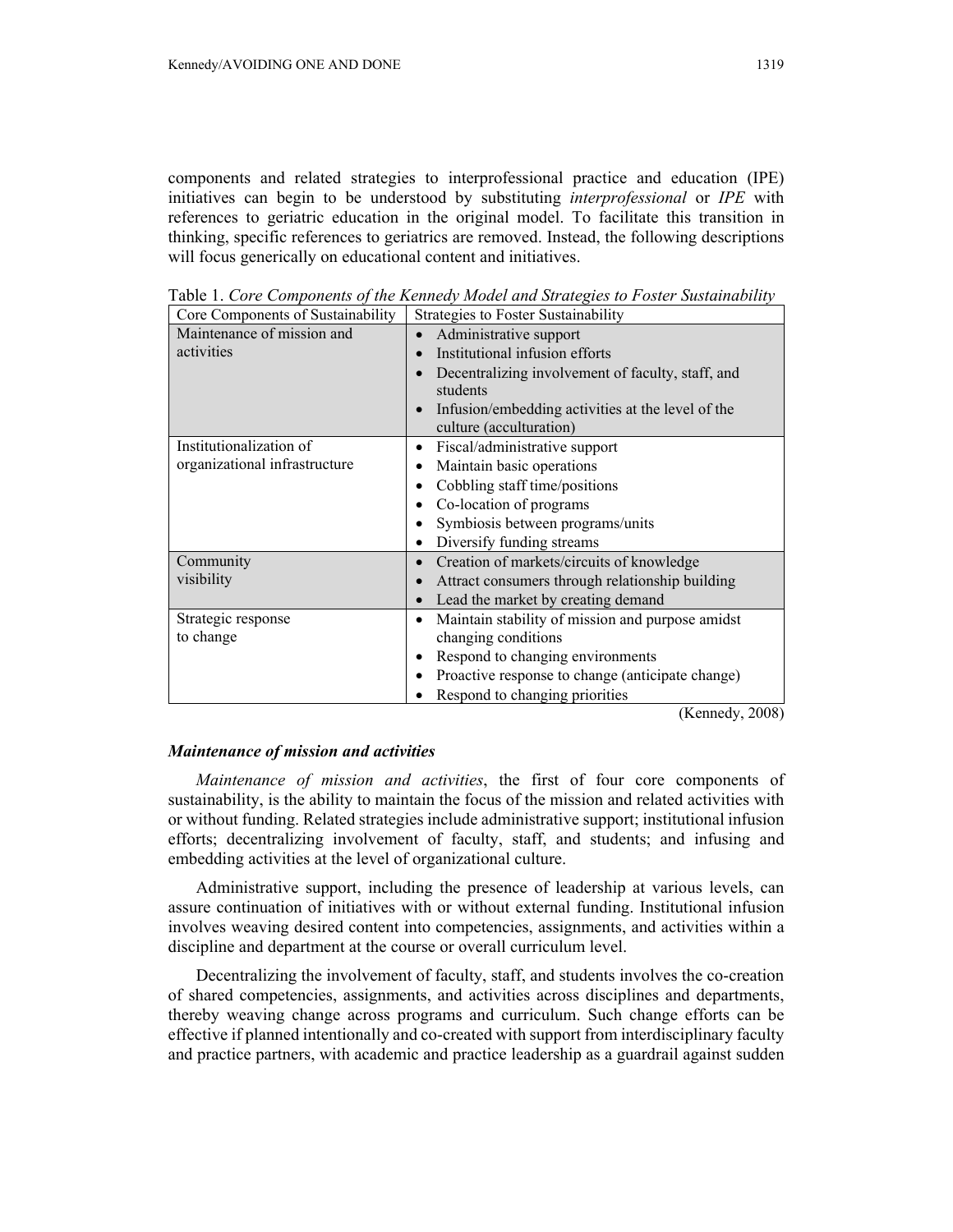change. While preserving the distinctions central to each discipline's unique knowledge, practices, and identity, it is crucial to avoid developing content with a siloed approach and important to build a deep bench of support across faculty and practitioners.

Acculturation explains the process and changes resulting from two or more disciplinary cultures working in collaboration to co-create and infuse shared competencies, assignments, and activities, and develop a culture of interdisciplinary collaboration. The ultimate goal is for an initiative to become part of the DNA of the organization.

### *Institutionalization of organizational infrastructure*

*Institutionalization of organizational infrastructure*, the second of four core components of sustainability, is the existence and institutionalization of sufficient fiscal support for space, positions, and administrative support to provide a framework within which operations can effectively function. Related strategies include fiscal and administrative support; maintenance of basic operations; cobbling staff time and positions; co-location of programs; and symbiosis between programs and units.

Fiscal and administrative support within the organization assures a baseline of resources to address critical needs required to maintain the viability of initiatives. This can include support for indirect costs and the institutional match for operational costs. Cobbling staff time and positions involves combining portions of faculty and staff time across programs and funding and leveraging summer salary. Co-location of a program, such as a center and office working collaboratively and sharing fiscal and human resources, supports the infrastructure of each unit. Finally, symbiosis between programs and units is a condition in which each unit benefits from the resources, skills, experience, and end-users of the other.

It is important to diversify funding streams, with the goal of reducing dependence on a single source of support. Notably, there is no one-size-fits-all structure to support the success of an initiative. Form must fit culture. The existence of a center or office does not guarantee the sustainability of initiatives, as centralization can work to coalesce the authority of a leader and can suppress creativity and collaboration in the name of quality control outside of its boundaries. To be sustained, an initiative is ideally everyone's purview.

# *Community visibility*

*Community visibility*, the third of four core components of sustainability, involves becoming "the source" for information and therefore integral to the culture of both the university and broader academic and practice communities over time. This includes whether the initiative is known within its own institution and community as the place to go for information (i.e., internal visibility), in addition to whether the initiative is known nationally due to dissemination through conferences and publications (i.e., external visibility). Examples of related strategies include the creation of markets and circuits of knowledge, attracting consumers through relationship building, and leading the market by creating demand.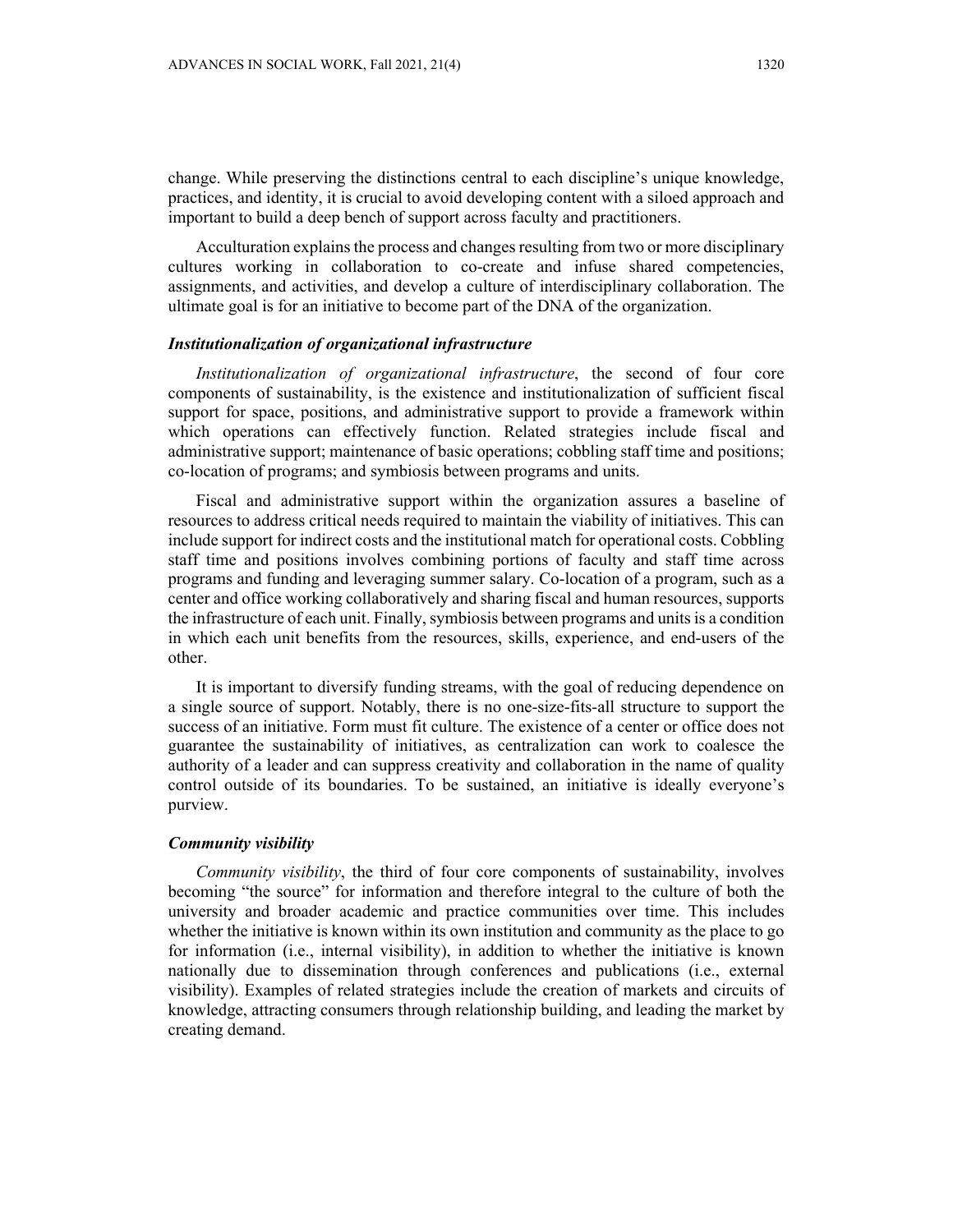An example of markets and circuits of knowledge is the development of content and activities that address initiative-specific competencies across disciplines for students and the current workforce. Essentially, it translates to developing a product or service that others could benefit from and creating need by demonstrating the importance of the work to the organization and community.

Just as in marketing, educational initiatives attract new and repeat consumers. Strategies to attract and retain customers focus on building and maintaining relationships, networking, and responding to demand for educational and practice needs. While it is necessary to respond to demand, it is not sufficient.

It is also important to lead consumer demand by being on the forefront of initiatives, demonstrating their value through research, and sharing expertise with the current and future workforce. As the visibility and value of educational initiatives increase, consumer demand pulls supply. Students who participate in initiatives central to their educational experience seek employment with, and are sought out by, employers who value the knowledge, skills, and competencies they have achieved.

### *Strategic response to change*

*Strategic response to change*, the fourth and final of the core components of sustainability, is the ability to maintain operations and structurally morph, as needed, to maintain activities even in the midst of change. Related strategies include maintaining the stability of mission and purpose amidst changing conditions, responding to changing environments, maintaining a proactive response to change, and responding to changing priorities.

Maintaining the stability of mission and purpose amidst changing conditions includes sustaining activities through changes in leadership and funding, as well as the ability to respond to changing environments whether market, funding, or political in nature. This requires initiatives to be nimble, and sometimes requires organizations to let go of a specific program structure in which they have been invested. In such instances, organizations must be willing to structurally morph, including significant restructuring or downsizing, to maintain mission focus through changing landscapes. In extreme cases, it may require an initiative or organization to dissolve, with the potential of rising from the proverbial ashes in a different form like the mythological Phoenix bird.

Developing a proactive response to change is accomplished by building institutional and community capacity through networks and consortia. This can be facilitated by developing or joining local, statewide, or regional networks and consortia that can provide an additional bulwark of support for training and educational initiatives across academic and practice sectors. Finally, while being proactive, it is crucial to be aware of the changing priorities of funders, academic institutions, policy-makers, and employers. As organizations seek out funding that supports the core values of the initiative, they must remain mission focused.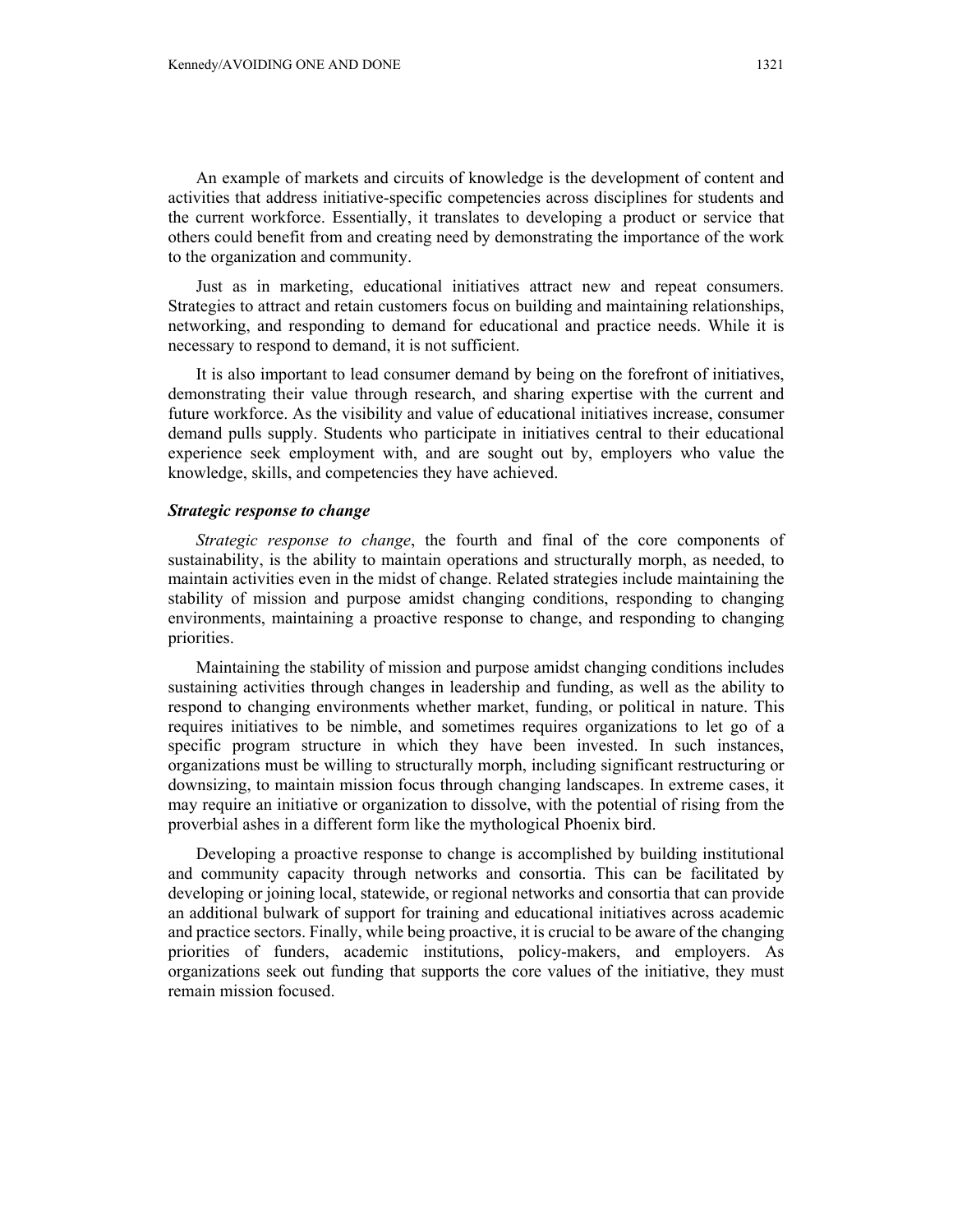## **Implementation Science and the Know-Do Gap**

Following its development in the context of interdisciplinary geriatric education, the Kennedy Model was subsequently applied to IPE initiatives, consistent with implementation science that seeks to utilize and apply knowledge in new situations. *Implementation science* refers to "the scientific study of methods to promote the systematic uptake of research findings and other evidence-based practices" (Eccles & Mittman, 2006, p. 1). Stated succinctly, "implementation matters" (Durlak & DuPre, 2008, p. 327) and the quality of the implementation is as important as the quality of the program (Dubrowski et al., 2018). A major barrier to implementation is referred to as the *know-do gap*, "the gap between what is known and what gets done in practice" (Pablos-Mendez & Shademani, 2006, p. 81). This gap is widened by overly complex models and practices that are difficult to disseminate and scale, difficult to reproduce, or do not apply across settings.

The know-do gap can be effectively bridged by models that focus on core features common across sustainability models and that can be easily implemented and tailored across programs and settings. The Kennedy Model serves as a research-based, "practical model of sustainability" (National Center, 2017, para. 2), with four core components reflecting features found in the sustainability literature (Hooyman, 2006; Scheirer, 2005; Schell et al., 2013; Shediac-Rizkallah & Bone, 1998), that can be leveraged as a suite and tailored to support the sustainability of programs and initiatives across settings.

# **Application of the Kennedy Model of Sustainability**

## **The Macy Project and CAIPER: Transitioning from IPE Initiative to Center**

The first formal application of the Kennedy Model of Sustainability to IPE occurred in 2015, in tandem with the strategic planning efforts of the Interprofessional Primary Care Curriculum: Implementation and Evaluation (Macy Project) team in the College of Nursing and Health Innovation at Arizona State University (ASU). Funded by the Josiah Macy Jr. Foundation, the project brought together faculty, students, and preceptors in nursing, social work, medicine, and pharmacy from ASU and the University of Arizona-Phoenix to advance interprofessional primary care practice and education.

Using examples directly relevant to the sustainability of IPE mined from strategic planning sessions with the Macy Project team (Kennedy, 2015), session note content was reviewed for categories and sorted by theme. The results fit effortlessly into the four core components of sustainability resulting from the original GEC research and yielded IPErelated strategies (see Table 2). Application of the Kennedy Model and a description of sustainability strategies specific to the Macy Project and subsequent development of the Center for Advancing Interprofessional Practice, Education and Research (CAIPER), follows.

## *Maintenance of mission and activities*

Specific to the Macy Project, strategies to foster maintenance of mission and activities included developing interprofessional learning modules and infusing them within existing courses, initiatives, and events. Ultimately, eight eLearning modules, four foundational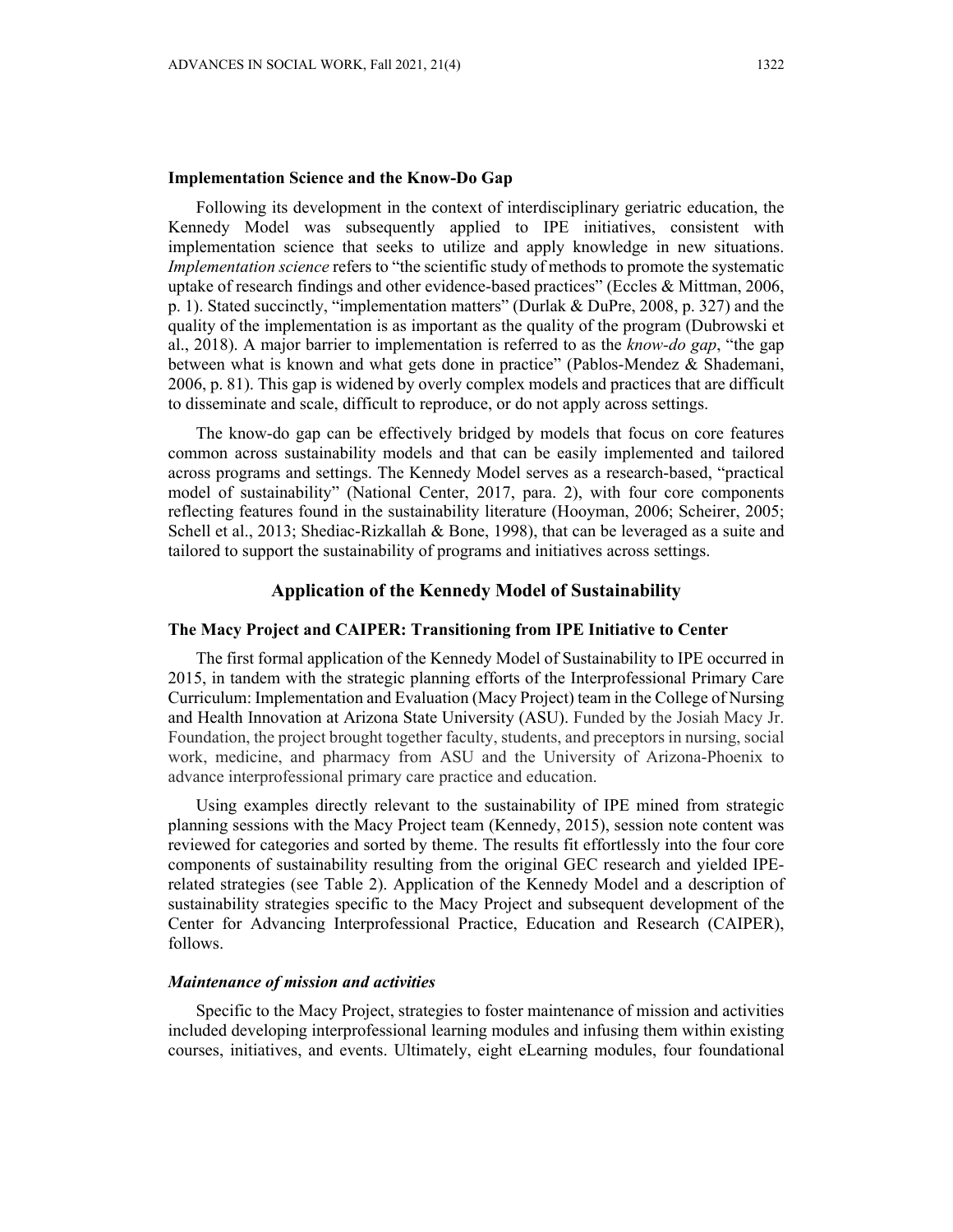interprofessional modules, and four interprofessional primary care modules were created and disseminated between 2015 and 2017. These eLearning modules were designed to be open-access and "easily integrated in classroom and clinical rotations" (CAIPER, 2020, para. 5) and have since been translated into Mandarin Chinese (CAIPER, 2021).

Embedding IPE content across faculty and preceptor development activities was addressed in part through the development and publication of a guide to support interprofessional preceptors for health professions students and teams. In addition to preceptors, the guide was designed to help clinicians and healthcare organizations interprofessionalize their organizational culture. This guide also served as a resource for educators to better understand and infuse IPE content into health professions courses and curriculum (CAIPER, 2018).

The strategy of harnessing student participation in governance demonstrated valuing "the unique voice" of students in the development and delivery of IPE (Senecal et al., 2016, para. 1). This strategy translated into student involvement in the review and revision of interprofessional eLearning module content to gain the perspective of end-users.

| Core Components of Sustainability      | Table 2. <i>Application of the Kennedy model to The macy I Folen and CAIH</i> ER |
|----------------------------------------|----------------------------------------------------------------------------------|
|                                        | Strategies to Foster Sustainability                                              |
| Maintenance of mission and             | • Infusing IPE modules within existing courses,                                  |
| activities                             | initiatives, and events                                                          |
|                                        | • Embedding IPE content across faculty and preceptor                             |
|                                        | development activities                                                           |
|                                        | • Harnessing student participation in IPE governance                             |
| Institutionalization of organizational | • Achieving critical mass (e.g., center)                                         |
| infrastructure                         | • Centralizing core functions                                                    |
|                                        | · Identification of stakeholders and teams                                       |
|                                        | • Inviting interested collateral partners                                        |
| Community visibility                   | • Branding                                                                       |
|                                        | • Dissemination                                                                  |
|                                        | • Outreach                                                                       |
| Strategic response to change           | • Noting and tracking ripples                                                    |
|                                        | • Assessing and responding to readiness                                          |
|                                        | $(TZ_1, \ldots, T_n, \Delta T)$                                                  |

Table 2. *Application of the Kennedy Model to The Macy Project and CAIPER* 

(Kennedy, 2015)

#### *Institutionalization of organizational infrastructure*

Strategies to advance institutionalization of organizational infrastructure included achieving a critical mass of IPE initiatives through a gradual evolution from an externallyfunded initiative to a university-recognized center. As the Macy Project leadership and team pursued the university designation of a formal center, garnering administrative support at college, campus, and university levels became a key strategy to foster the development and sustainability of IPE initiatives. The dean of the ASU College of Nursing and Health Innovation offered to serve as the host site for the new center. The director of the ASU School of Social Work agreed to share a portion of a position with the center to advance interprofessional academic-practice partnerships. The dean of the College of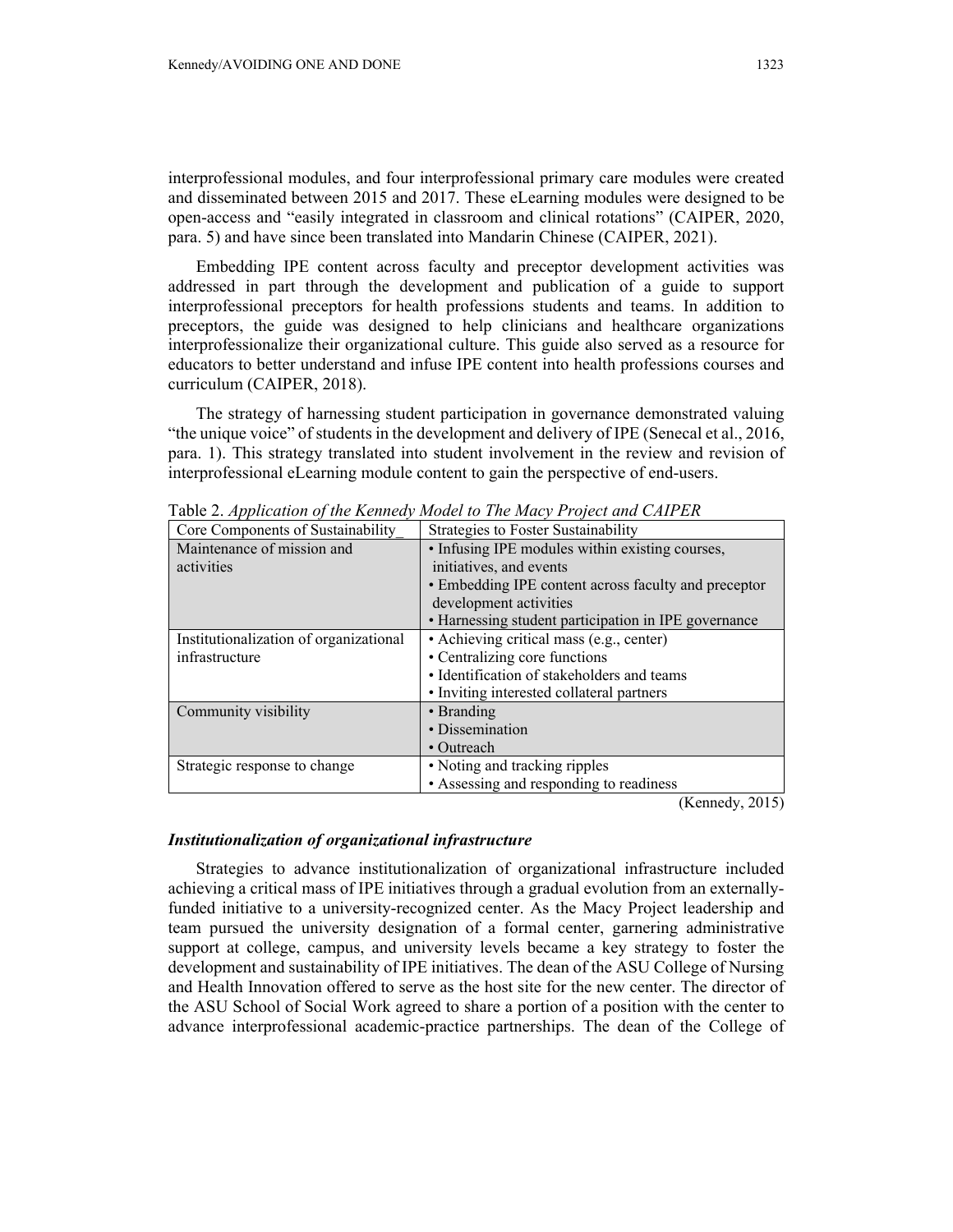Public Service and Community Solutions supported a partnership with nursing and the promise of increased community-based practice and research collaborations.

Centralizing core functions under the Macy Project involved bringing together representatives from discipline-specific curriculum committees to map and identify gaps in interprofessional content, as well as explore joint strategies to collect interprofessional competency-based outcome measures from graduates. Evaluation of project outcomes was centralized under a project co-investigator. The emergence of CAIPER facilitated further streamlining of roles and functions including the creation of leads for evaluation, clinical partnerships, faculty development, and marketing communications, thereby reducing redundancies and supporting efficiencies.

Identification of stakeholders and teams involved recognizing academic and practice representatives essential to the goal of advancing IPE in education and healthcare. During the Macy Project phase, faculty members and practice sites were identified and recruited to collaborate in a faculty coaching model designed to facilitate intersections between students' classroom and clinical experiences. Core to the model was embedding a faculty coach with an interprofessional perspective within a specific practice site and included online educational "bursts" (i.e., concise presentations of applied IPE content), in-person internship site-specific meetings, concept- and case-based student gatherings (i.e., educational events offered in-person and virtually, recorded and archived on the website for later viewing), and interprofessional coach team meetings (Bonifas et al., 2015).

A distinct, yet parallel and equally important, strategy involved inviting interested collateral partners to participate in a range of activities. The new CAIPER team was gradually formed with a combination of select members of the Macy Project team and newly invited members. The Macy Project team members offered the strength of shared knowledge and experience to inform strategic planning and sustainability. Newly invited team members offered the benefit of new experiences, skills, approaches, networks, and ways of thinking about IPE.

### *Community visibility*

The importance of community visibility was pursued by the Macy Project team through intentional branding efforts. Branding is a "marketing practice of creating a name, symbol or design that identifies and differentiates a product from other products" (Entrepreneur, n.d., para. 1). In this case, the official project name (Interprofessional Primary Care Curriculum: Implementation and Evaluation) was shortened to the moniker, The Macy Project, and a project logo was developed to serve as a branding symbol on all communications, products, and presentations developed by the team. The same strategy was later employed by the center substituting Center for Advancing Interprofessional Practice, Education and Research for the moniker, CAIPER, and developing a consistent branding symbol. More recently, the CAIPER team officially registered their brand, now known as CAIPER Interprofessional by Design ® (CAIPER, n.d.).

The Macy Project team pursued a targeted dissemination strategy through conference presentations at national (i.e., Nexus Summit) and international (i.e., All Together Better Health and Collaborating Across Borders) IPE-focused conferences. The eLearning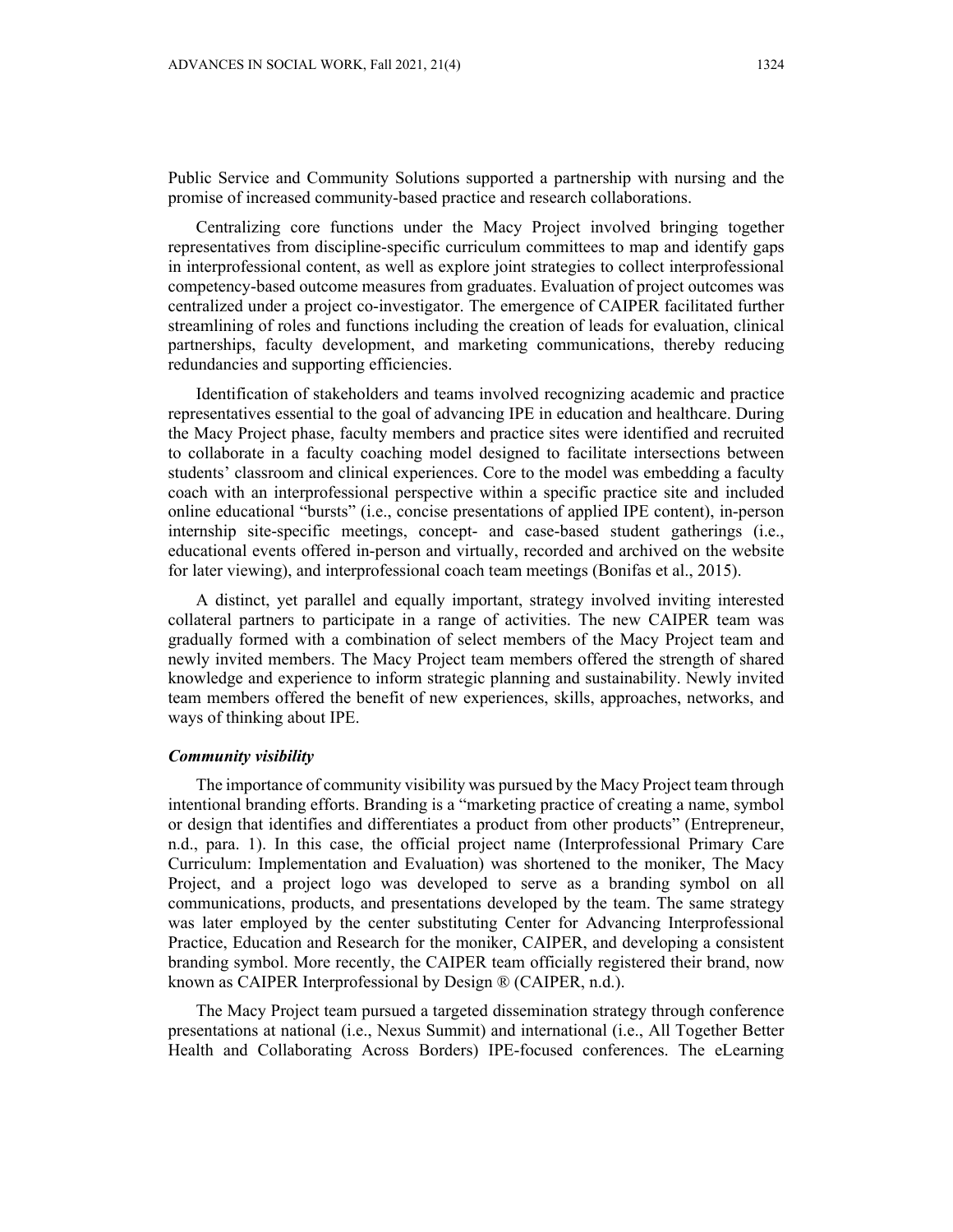Modules developed under the project were widely distributed through the CAIPER website and the online resource center of the National Center for Interprofessional Practice and Education. Additionally, the Macy Project team led and convened a statewide academicpractice collaborative, the Arizona Nexus, facilitating state and regional dissemination efforts by the CAIPER team through the 2018 inaugural Arizona Nexus conference (Lamb et al., 2018).

Outreach was achieved through a concerted focus on externally-facing communication strategies. The Macy Project team included two members specializing in instructional design who supported development of a website, webinars of concept- and case-based student gatherings, and online access to eLearning modules. This facilitated a successful external messaging campaign publicizing project initiatives and accomplishments.

These efforts were significantly accelerated through the establishment of CAIPER, which included members specializing in instructional design, communications, and marketing. Website features expanded over time to include CAIPER's vision and mission, team member profiles, news and events, collaborative team practice initiatives, educational resources, education and training services, research, blog posts, and a resource hub which included archived webinars, reports, videos, curricula, tools, and presentations. In 2018, CAIPER launched a new podcast series branded as CAIPER Confabs designed to facilitate national and global IPE connections and dissemination.

As the Macy Project was winding down and transitioning into the establishment of CAIPER, the strategy of identifying and inviting university and community stakeholders was essential to advancing sustainability through community visibility and the broadening of academic-community partnerships. These efforts culminated in a three-day training event in 2016, Educating Health Professionals in Interprofessional Care (ehpic), in Phoenix, Arizona. Fifty university and healthcare representatives were identified and invited in a highly intentional team process that sought a balance between university and healthcare participants representing leadership, mid-level administrators with supervisory roles, educators, practitioners, and students. Training was collaboratively planned, designed, and tailored by members of the CAIPER and University of Toronto Centre for Interprofessional Education teams (Senecal et al., 2017).

### *Strategic response to change*

Strategic response to change requires a proactive approach to anticipating and responding to change and a focus on mission and continuation of activities in the midst of change. As part of its evaluation process, The Macy Project team regularly utilized a process of noting and tracking unanticipated program outcomes referred to as "ripples" (Hall, 2004, p. 345).

Assessing and responding to readiness was another strategy employed by the Macy Project team, utilizing a developmental evaluation framework. "This framework enhanced capacity for sensing undulating tides of rapid-cycle change while riding the…waves of its IPE/IPCP interventions and allowed the capture of small ripple actions with the resultant capacity to catalyze large reactions and impact" (Saewert et al., 2015, p. 1).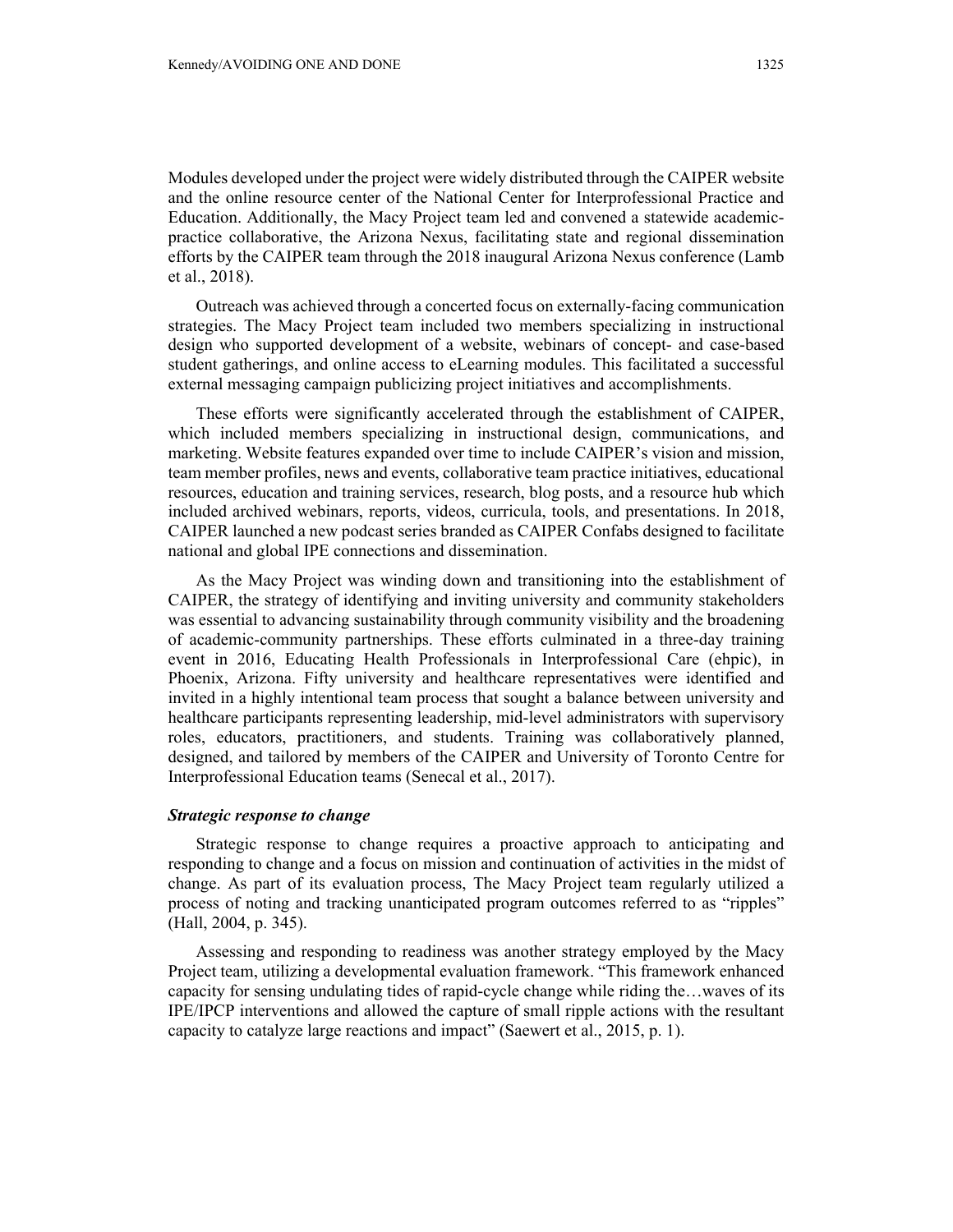The Macy Project director and team recognized the usefulness of the Kennedy Model, adopting it as a framework to support sustainability planning and program evaluation for this IPE initiative. "We discovered that we were inadvertently attending to each of these factors since the inception of this project. We now are systematically planning for each...[using the model as a] framework to guide...[the] analysis and evaluation of our sustainability efforts" (Lamb, 2015, p. 9).

The 2016 annual program report for ASU's Macy Project stated:

From the inception of this project, our team recognized the importance of planning for sustainability with a shared goal that the integrated interprofessional curriculum endure and advance beyond the period of grant funding. We have adopted a framework to guide the analysis and evaluation of our sustainability efforts that identifies four key factors associated with sustainability of grantfunded initiatives…We evaluate our key accomplishments contributing to sustainability through this lens. (Lamb, 2016, p. 13)

The Macy Project final report noted, "We have used the Kennedy sustainability model to guide and benchmark progress in expanding and sustaining learning and impact. Each component of this model…has been embedded in the DNA of this project" (Lamb, 2017, p. 9).

## **Discussion**

Since its emergence in 2008, the Kennedy Model of Sustainability has been extended well beyond its interdisciplinary Geriatric Education Center origins. Since its first application to interprofessional practice and education initiatives, the Kennedy Model has demonstrated resonance and relevancy to support the sustainability of IPE initiatives and address their related challenges (Bonifas, 2017; Brandt et al., 2019; Dinkel & Tucker, 2020; Harrell & Saewert, 2016; Lamb, 2015, 2016, 2017).

In 2012, the National Center for Interprofessional Practice and Education (National Center) was established as a unique public-private partnership and continues to serve as a neutral convener addressing micro, meso, and macro conditions that foster and hinder cross-sector practice, education, policy, and research collaborations to advance IPE (Kennedy et al., 2022). National Center leadership is well-aware of the littered path of unsustained initiatives along the nearly fifty-year long road to IPE (National Center, 2017), and has a vested interest in identifying models and tools to support the development and sustainability of IPE initiatives. To avoid the one-and-done phenomenon, the National Center announced formal adoption of the Kennedy Model to support sustainability of a 16 site national academic-practice initiative, the Accelerating Community-Based Interprofessional Education and Practice Initiative (Accelerating Initiative) (National Center, 2016). "The Kennedy Model…provides a practical way to address sustainability to support strategic planning" (National Center, 2017, para. 2).

In 2018, the National Center formally adopted the Kennedy Model of Sustainability as part of their Nexus Learning System and included it as one of a collection of 11 NexusIPE© Learning System tools selected and tested during the Accelerating Initiative (Brandt et al.,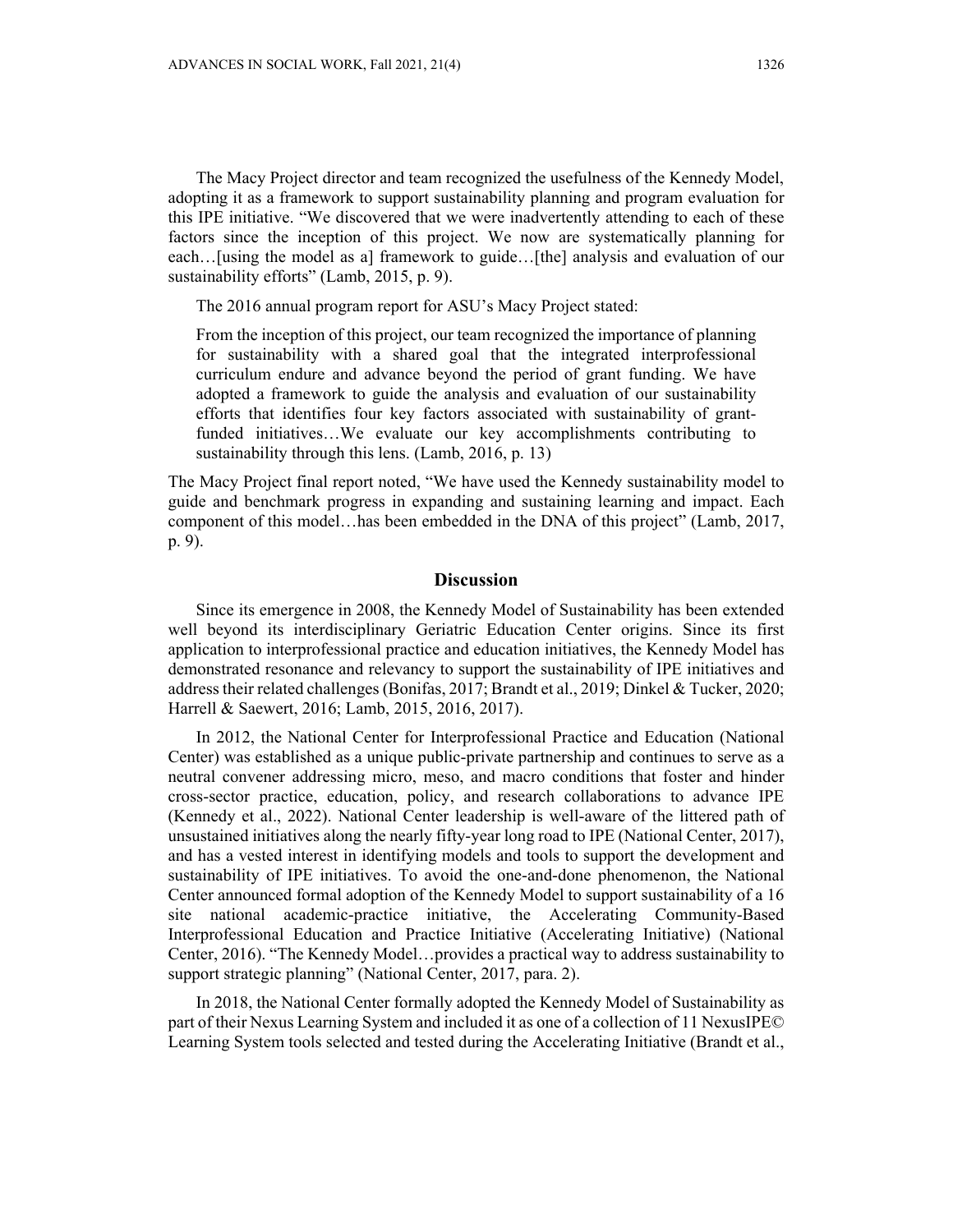2019, slide 14). An introduction to the Kennedy Model is available as a featured National Center webinar (Kennedy, 2017) and the model is featured as one of 11 tested tools in the Accelerating Initiative webinar series (Dinkel & Tucker, 2020). The Kennedy Model is currently planned for inclusion in a book and related resources under development through the National Center, designed to support the sustainability of interprofessional academiccommunity (Nexus) partnerships.

# **Implications for Research**

A perennial challenge to the study of sustainability is limited funding for program monitoring following initial implementation. While use of the Kennedy Model with the 16 site Accelerating Initiative supported the four components of the original model, provided useful examples of additional strategies to foster sustainability, reinforced the usefulness and fit of the Kennedy Model, and supported its extension to IPE initiatives, it is important to revisit these sites to evaluate sustainability beyond the completion of initial program funding.

 To meet this challenge head-on, the National Center plans to embark on a follow-up study of the 16 Accelerating Initiative sites, to include a review of the status of each site's program sustainability. Follow-up interviews with site participants will offer additional opportunities for model testing and generate additional data through a national, multiple case study approach to explore application of the Kennedy Model of Sustainability as a tool in implementation science. Application of the Kennedy Model to the Accelerating Initiative, including additional case examples and strategies, will be explored in future publications.

## **Conclusion**

IPE holds promise to advance the Triple Aim, improving the experience of people and care of populations while reducing the price of care (Berwick et al., 2008); the Quadruple Aim, improving the experience of providers (Bodenheimer & Sinsky, 2014) and increasing resilience and retention of the healthcare workforce (Advisory Committee on Interdisciplinary, Community-Based Linkages [ACICBL], 2019); and the Quintuple Aim, focusing on achieving health equity (Itchhaporia, 2021), which translates as social justice in health (see Figure 2). While progress is being made in research supporting the value of IPE, the use of standardized, validated instruments and pooled data tied to Triple and Quadruple Aim outcomes demonstrating the science of interprofessional teams is a critical strategy to sustain IPE initiatives (Brandt et al., 2014; Lutfiyya et al., 2017) and advance the Quintuple Aim. Ultimately, while a promising and popular initiative, IPE requires evidence to survive.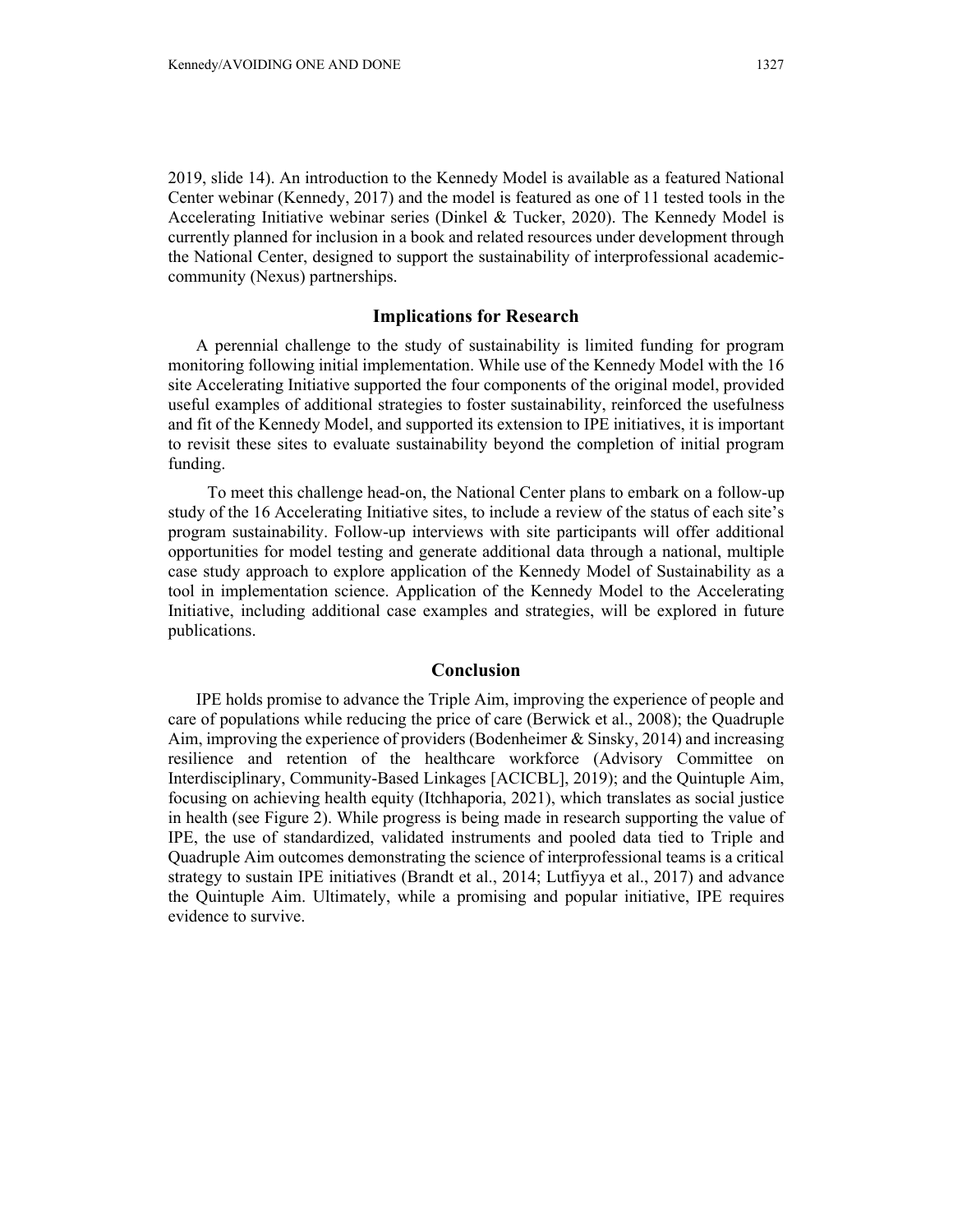Figure 2. *Ultimate Aims of IPE*



(Adapted from Itchhaporia, 2021, p. 2263)

Conditions at the national level have been shifting steadily, sometimes dramatically, towards fostering IPE initiatives including the harmonization of IPE accreditation (Health Professions Accreditors Collaborative, 2019), national data collection strategies (Lutfiyya et al., 2017), and coordination by the National Center to advance and sustain IPE nationally with academic, practice, policy, and research leaders. Barriers to IPE continue to exist in the form of reimbursement mechanisms. However, payment reform efforts are beginning to move in the right direction, including shifts from volume to value and meaningful measures (ACICBL, 2019).

Concepts and language have shifted over the past fifty years from interdisciplinary education, to interprofessional education (IPE), to interprofessional education and collaborative practice (IPE/CP), and more recently to interprofessional practice and education (the new IPE) (National Center, 2015). Amidst these changes, the Kennedy Model of Sustainability has accounted for the dynamic interplay between health professions disciplines, between economic sectors, between academic institutions and the broader practice community, and within academic-community partnerships.

Coming full circle, the exhortation that "sustainability must be prepared…concomitantly with implementation" (Pluye et al., 2004, p. 121) affirms the significance of *implementation science*. In this spirit, the Kennedy Model serves as a practical, research-based model that can be leveraged and tailored to bridge the know-do gap and support the goal of "optimizing program implementation and achieving maximum impact" (Dubrowski et al., 2018, p. 104) in support of the sustainability of interprofessional practice and education programs and initiatives.

#### **References**

- Advisory Committee on Interdisciplinary, Community-Based Linkages [ACICBL].
	- (2019, August). *Preparing the current and future health care workforce for interprofessional practice in sustainable, age-friendly health systems.* 17<sup>th</sup> annual report to the Secretary of Health and Human Services and the U.S. Congress. https://www.hrsa.gov/sites/default/files/hrsa/advisory-committees/community-basedlinkages/reports/seventeenth-2019.pdf
- Bell, J. (1999). *Doing your research project: A guide for first-time researchers in education and social science* (3<sup>rd</sup> ed.). Open University Press.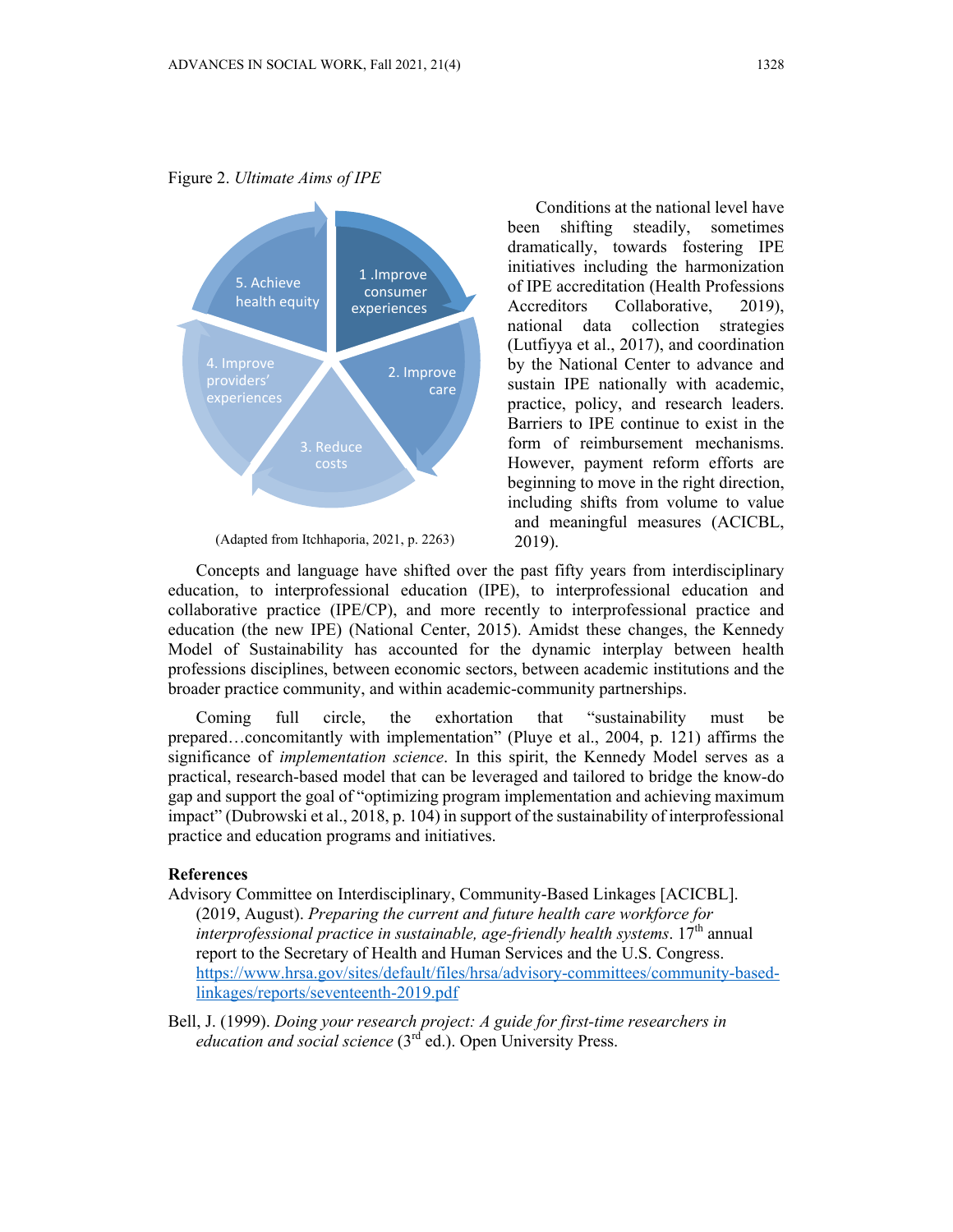- Berwick, D. M., Nolan, T. W., & Whittington, J. (2008). The triple aim: Care, health, and cost. *Health Affairs, 27*(3), 759-769. https://doi.org/10.1377/hlthaff.27.3.759
- Bodenheimer, T., & Sinsky, C. (2014, November/December). From triple to quadruple aim: Care of the patient requires care of the provider. *Annals of Family Medicine, 12*(6), 573-576. https://doi.org/10.1370/afm.1713
- Bonifas, R. P. (2017). Arizona State University. In C. Morano (Ed.), *Perspectives on interprofessional education and practice* (pp. 137-156). NASW Press.
- Bonifas, R., Lundy, M., Hines, L., Kennedy, T., Velasquez, D., Lamb, G., Saewert, K., & Harrell, L. (2015, October 1). *Interprofessional faculty coaches: Advancing the journey to intersect students' classroom and clinical experiences* [Paper presentation]. The Interprofessional Journey: Advancing Integrative and Impact, Collaborating Across Borders, Roanoke, VA.
- Brandt, B., Lutfiyya, M. N., King, J. A., & Chioreso, C. (2014). A scoping review of interprofessional collaborative practice and education using the lens of the Triple Aim. *Journal of Interprofessional Care, 28*(5), 393-399. https://doi.org/10.3109/13561820.2014.906391
- Brandt, B. F. (2015, March). Interprofessional education and collaborative practice: Welcome to the "new" forty-year old field. *The Advisor*, *2015,* 9-17. https://nexusiperesource-exchange.s3-us-west-2.amazonaws.com/IPECP%20- %20Welcome%20to%20the%20New%2040-Year-Old%20Field%20- %20Brandt%3B%20The%20Advisor.pdf
- Brandt, B. F., Dieter, C., & Leenman, T. (2019, October 8). *Lessons learned from the Accelerating Initiative: A national community-based IPE implementation study*. [Webinar]. Minneapolis, MN: National Center for Interprofessional Practice and Education. https://nexusipe.org/engaging/conferences-events/lessons-learnedaccelerating-initiative-national-community-based-ipe
- Center for Advancing Interprofessional Practice, Education and Research [CAIPER]. (2018, October). *CAIPER Interprofessional by Design™ Tool: The preceptor's guide to the nexus: Where interprofessional education meets collaborative practice.* T. Kennedy (Lead Author). [Open Educational Resource]. https://ipe.asu.edu/tool/preceptors-guide-nexus-where-interprofessional-educationmeets-collaborative-practice
- CAIPER. (2020, February 11). *CAIPER Interprofessional By Design ® eLearning Modules*, Phoenix, AZ: Arizona State University. https://ipe.asu.edu/caiperinterprofessional-design<sup>SM</sup>-elearning-modules
- CAIPER. (2021). *Core interprofessional eLearning modules Mandarin language versions*. CAIPER Interprofessional by Design ®, Phoenix, AZ: Arizona State University. https://ipe.asu.edu/core-interprofessional-elearning-modules-mandarinlanguage-versions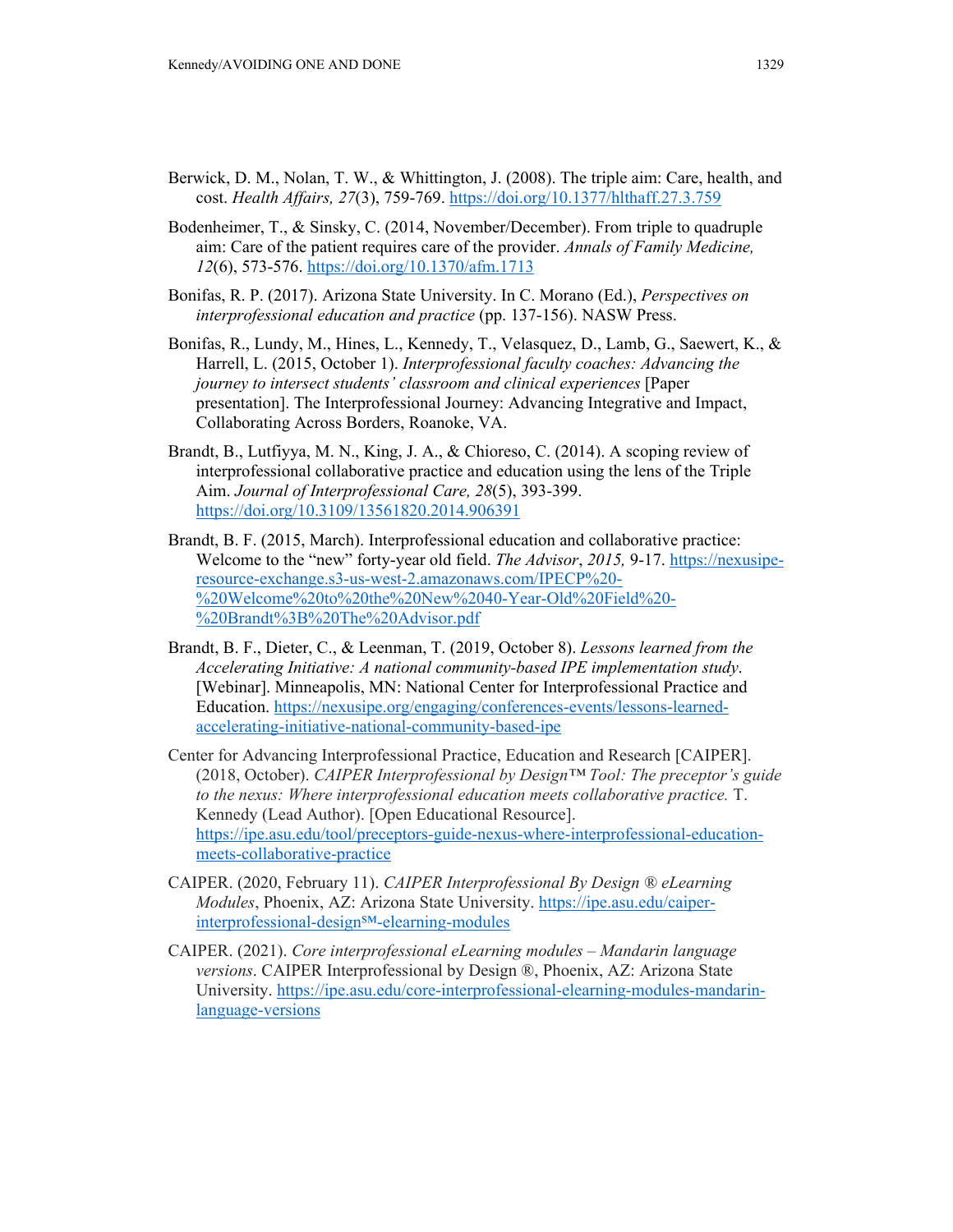- CAIPER. (n.d.). *CAIPER Interprofessional By Design ®*, Phoenix, AZ: Arizona State University. https://ipe.asu.edu/
- Dinkel, S., & Tucker, M. (2020, April 21). *Improving health access for public housing residents: Washburn University's Nexus Team* [Webinar]*.* Real stories with real impacts: What worked for accelerating initiative teams. Minneapolis, MN: National Center for Interprofessional Practice and Education. https://nexusipe.org/engaging/conferences-events/improving-health-access-publichousing-residents-washburn-university
- Djukic, M., Fulmer, T., Adams, J. G., Lee, S., & Triola, M. M. (2012). NYU3T: Teaching, technology, teamwork: A model for interprofessional education scalability and sustainability. *Nursing Clinics*, *47*(3), 333-346. https://doi.org/10.1016/j.cnur.2012.05.003
- Dubrowski, R., Barwick, M., & Dubrowski, A. (2018). "I wish I knew this before…": An implementation science primer and model to guide implementation of simulation programs in medical education. In *Boot camp approach to surgical training* (pp. 103- 121). Springer International. https://doi.org/10.1007/978-3-319-90518-1\_10
- Durlak, J. A., & DuPre, E. P. (2008). Implementation matters: A review of research on the influence of implementation on program outcomes and the factors affecting implementation. *American Journal of Community Psychology, 41*(3-4), 327-350. https://doi.org/10.1007/s10464-008-9165-0
- Eccles, M. P., & Mittman, B. S. (2006). Welcome to implementation science. *Implementation Science, 1*(1), 1-3. https://doi.org/10.1186/1748-5908-1-1
- Entrepreneur. (n.d.). Branding. *Small business encyclopedia.* Retrieved March 29, 2020, from https://www.entrepreneur.com/encyclopedia/branding
- Hall, P. (2004). Serendipitous ripples: Unexpected outcomes of a palliative care educational project. *Journal of Palliative Care, 4*(3), 345-352. https://doi.org/10.1089/109662101753123968
- Harrell, L., & Saewert, K. J. (2016, July 15). *Interprofessional by Design TM: Meeting at the crossroads to accelerate leadership competency and readiness for transition to interprofessional practice.* Accelerating Interprofessional Community-Based Education and Practice. Call for proposals. Student Health Outreach for Wellness (SHOW), Arizona State University. Phoenix, AZ.
- Health Professions Accreditors Collaborative. (2019). *Guidance on developing quality interprofessional education for the health professions*. https://healthprofessionsaccreditors.org/wpcontent/uploads/2019/02/HPACGuidance02-01-19.pdf
- Hooyman, N. R. (2006). *Achieving curricular and organizational change: Impact of the CSWE Geriatric Enrichment in Social Work Education Project*. Council on Social Work Education.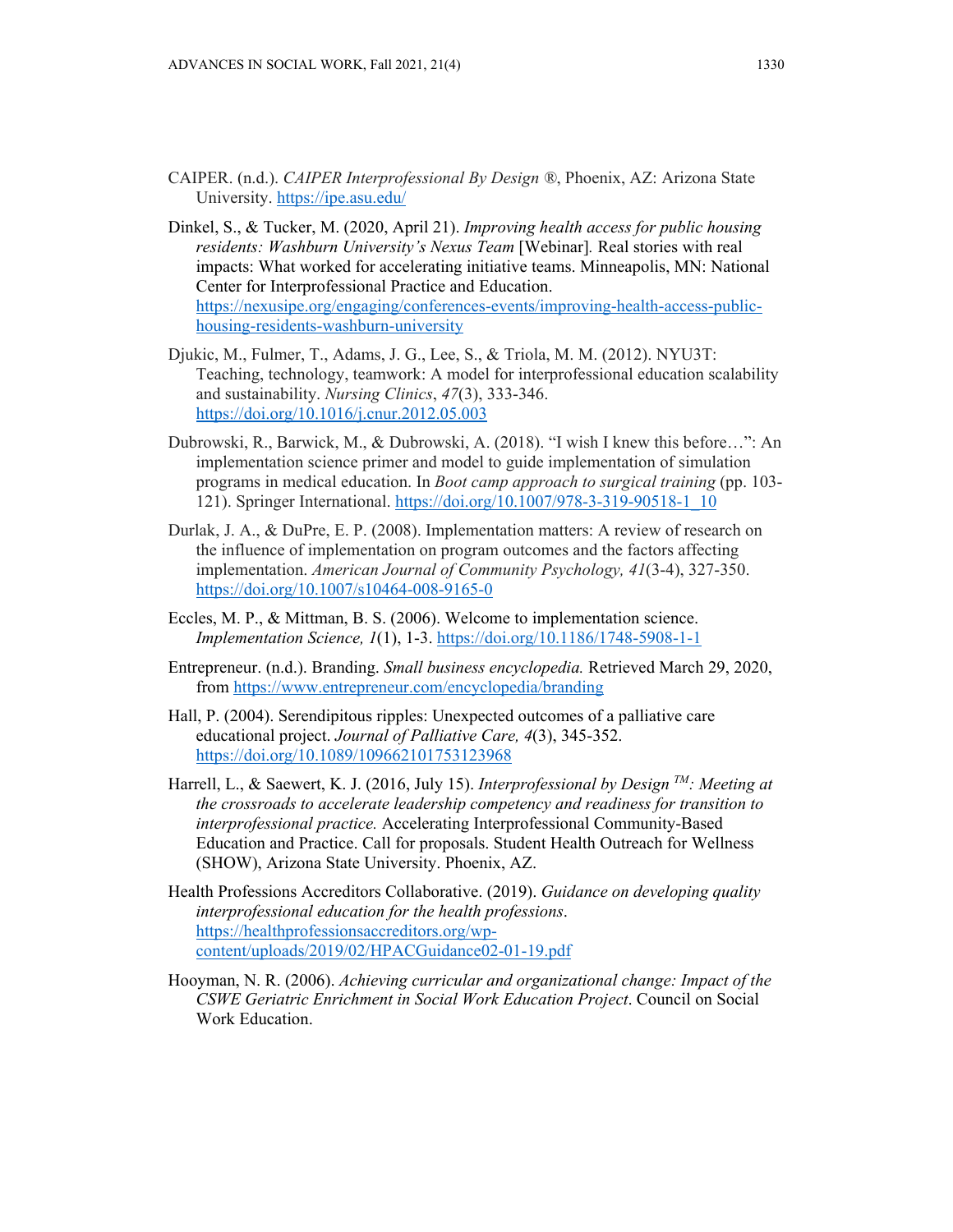- Itchhaporia, D. (2021). The evolution of the Quintuple Aim: Health equity, health outcomes, and the economy. *Journal of the American College of Cardiology, 78*(22), 2262-2264. https://doi.org/10.1016/j.jacc.2021.10.018
- Kennedy, T. (2008). *Geriatric Education Centers and the academic capitalist knowledge/ learning regime.* Unpublished doctoral dissertation, University of Arizona, Tucson, AZ.
- Kennedy, T. (2009). *Geriatric Education Centers: The academic capitalist knowledge/learning regime.* VDM Verlag.
- Kennedy, T. (2015, May 7). *Sustainability: Lessons from national gerontological initiatives* [Workshop]. Interprofessional Primary Care Curriculum: Implementation and Evaluation (The Macy Project), College of Nursing & Health Innovation, Arizona State University, Phoenix, AZ.
- Kennedy, T. (2017, November 29). *Avoiding one and done: A practical model for sustaining IPE programs* [Webinar]. Minneapolis, MN: National Center for Interprofessional Practice and Education. https://nexusipe.org/informing/resourcecenter/national-center-webinar-avoiding-one-and-done-practical-model-sustaining
- Kennedy, T**.**, Harrell, L., Dieter, C., & Brandt, B. F. (2022). Accelerating interprofessional community-based education and practice: Leveraging systems thinking to address the needs of vulnerable populations. In D. Joosten-Hagye & H. Khalili (Eds.), *Interprofessional education & collaborative practice: International approaches at micro, meso, and macro levels* (pp. 123-140)*.* Cognella.
- Lamb, G. (2015, May 22). *Integrated interprofessional primary care curriculum:*  Implementation and evaluation teaching early adoption of methods for working in *interprofessional teams (T.E.A.M. W.I.N.!)*, The Macy Project: B13-04 Interprofessional Primary Care Curriculum: Implementation and Evaluation. Center for Advancing Interprofessional Practice, Education and Research (CAIPER), Arizona State University: Phoenix, AZ.
- Lamb, G. (2016, May 26). *Annual narrative program report, The Macy Project: B13-04 Interprofessional primary care curriculum: Implementation and evaluation*. Center for Advancing Interprofessional Practice, Education and Research (CAIPER), Arizona State University: Phoenix, AZ.
- Lamb, G. (2017, May 31). *The Macy Project final report: B12-04 Interprofessional primary care curriculum: Implementation and evaluation*. Center for Advancing Interprofessional Practice, Education and Research (CAIPER), Arizona State University, Phoenix, AZ.
- Lamb, G., Moramarco, M. W., & Saewert, K. (2018). The Arizona Nexus: The first five years. *Journal of Interprofessional Care*, 1-4. https://doi.org/10.1080/13561820.2018.1505715
- Lawlis, T. R., Anson, J., & Greenfield, D. (2014). Barriers and enablers that influence sustainable interprofessional education: A literature review. *Journal of*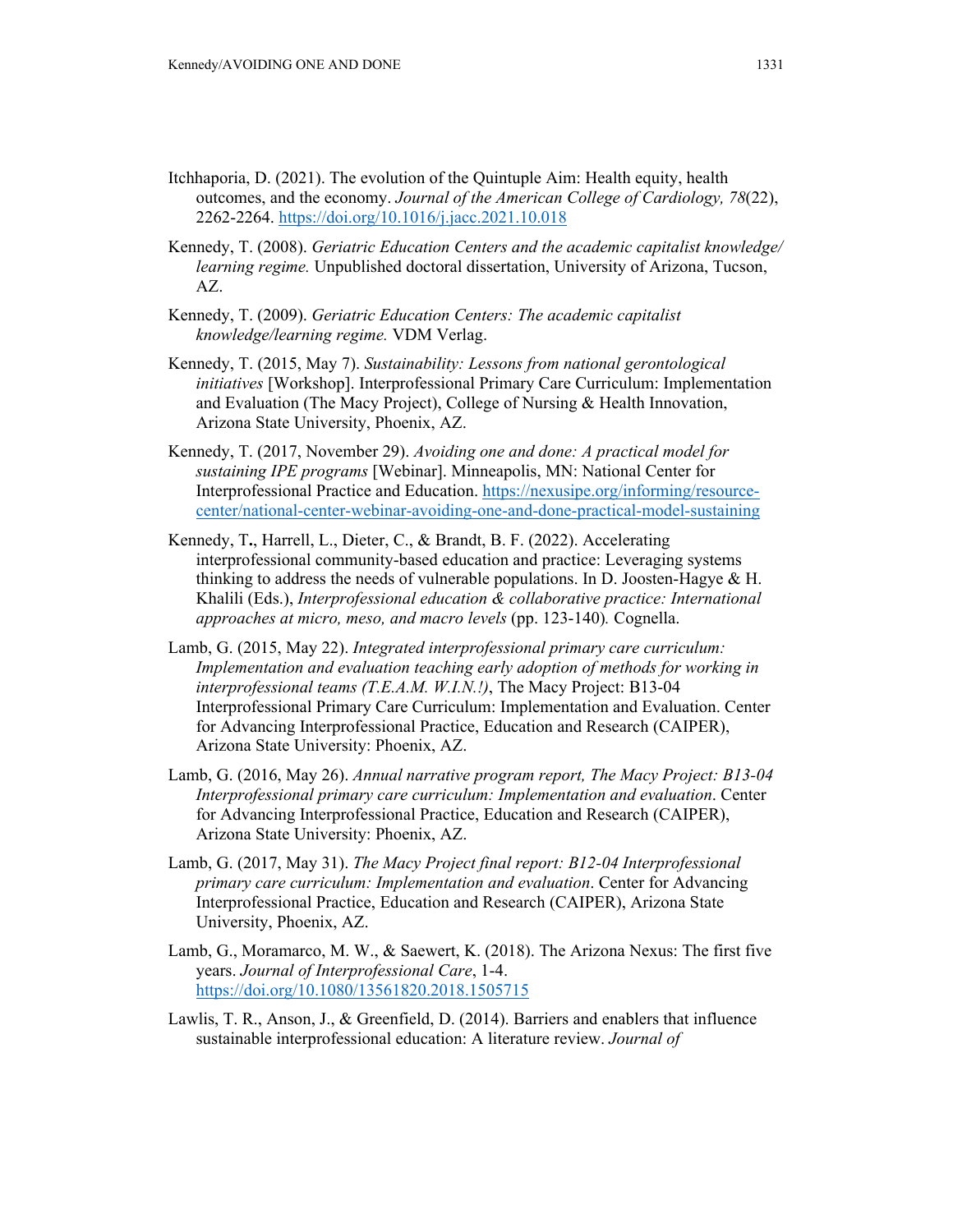*Interprofessional Care, 28*(4), 305-310. https://doi.org/10.3109/13561820.2014.895977

- Lutfiyya M.N., Schicker T., Jarabek A., Pechacek J., Brandt B., & Cerra F. (2017). Generating the data for analyzing the effects of interprofessional teams for improving triple aim outcomes. In C. Delaney, C. Weaver, J. Warren, T. Clancy, & R. Simpson (Eds). *Big data-enabled nursing: Education, research and practice* (pp. 103-114). Springer. https://doi.org/10.1007/978-3-319-53300-1\_6
- National Center for Interprofessional Practice and Education [National Center]. (2015, September 23). *About IPE*. Minneapolis, MN: National Center. https://nexusipe.org/informing/about-ipe
- National Center for Interprofessional Practice and Education. (2016, May 18). *Accelerating interprofessional community-based education and practice: Program origin and background*. Minneapolis, MN: National Center. https://nexusipe.org/accelerating/program-origin-and-background
- National Center for Interprofessional Practice and Education. (2017, November 29). *National Center webinar avoiding one and done: A practical model for sustaining IPE programs* [Webinar]. Minneapolis, MN: National Center. https://nexusipe.org/informing/resource-center/national-center-webinar-avoidingone-and-done-practical-model-sustaining
- Pablos-Mendez, A., & Shademani, R. (2006). Knowledge translation in global health. *Journal of Continuing Education in the Health Professions, 26*(1), 81-86. https://doi.org/10.1002/chp.54
- Pluye, P., Potvin, L., & Denis, J. (2004). Making public health programs last: Conceptualizing sustainability. *Evaluation and Program Planning, 27*(2), 121-133. https://doi.org/10.1016/j.evalprogplan.2004.07.001
- Saewert, K., Lamb, G., Karamehmedovic, N., Bonifas, R., Harrell, L., Hines, L., Kennedy, T., Lundy, M., Velasquez, D., Mangold, K., & Samples, S. (2015, September). *An evaluation framework for sensing the tides, riding the waves, and rippling the impact of IPE* [Presentation]. Collaborating Across Borders: Roanoke, VA. https://ipe.asu.edu/presentation/evaluation-framework-sensing-tides-ridingwaves-and-rippling-impact-ipe
- Scheirer, M. A. (2005, September). Is sustainability possible? A review and commentary on empirical studies of program sustainability. *American Journal of Evaluation, 26*(3), 320-347. https://doi.org/10.1177/1098214005278752
- Schell, S. F., Luke, D. A., Schooley, M. W., Elliott, M. B., Herbers, S. H., Mueller, N. B., & Bunger, A. C. (2013). Public health program capacity for sustainability: A new framework. *Implementation Science, 8*(1), 1-9. https://doi.org/10.1186/1748-5908-8- 15
- Senecal, J., Saewert, K. J., Lamb, G., Karamehmedovic, K., & Price, Y. (2016, August). *Setting the stage for high quality student feedback*. CAIPER